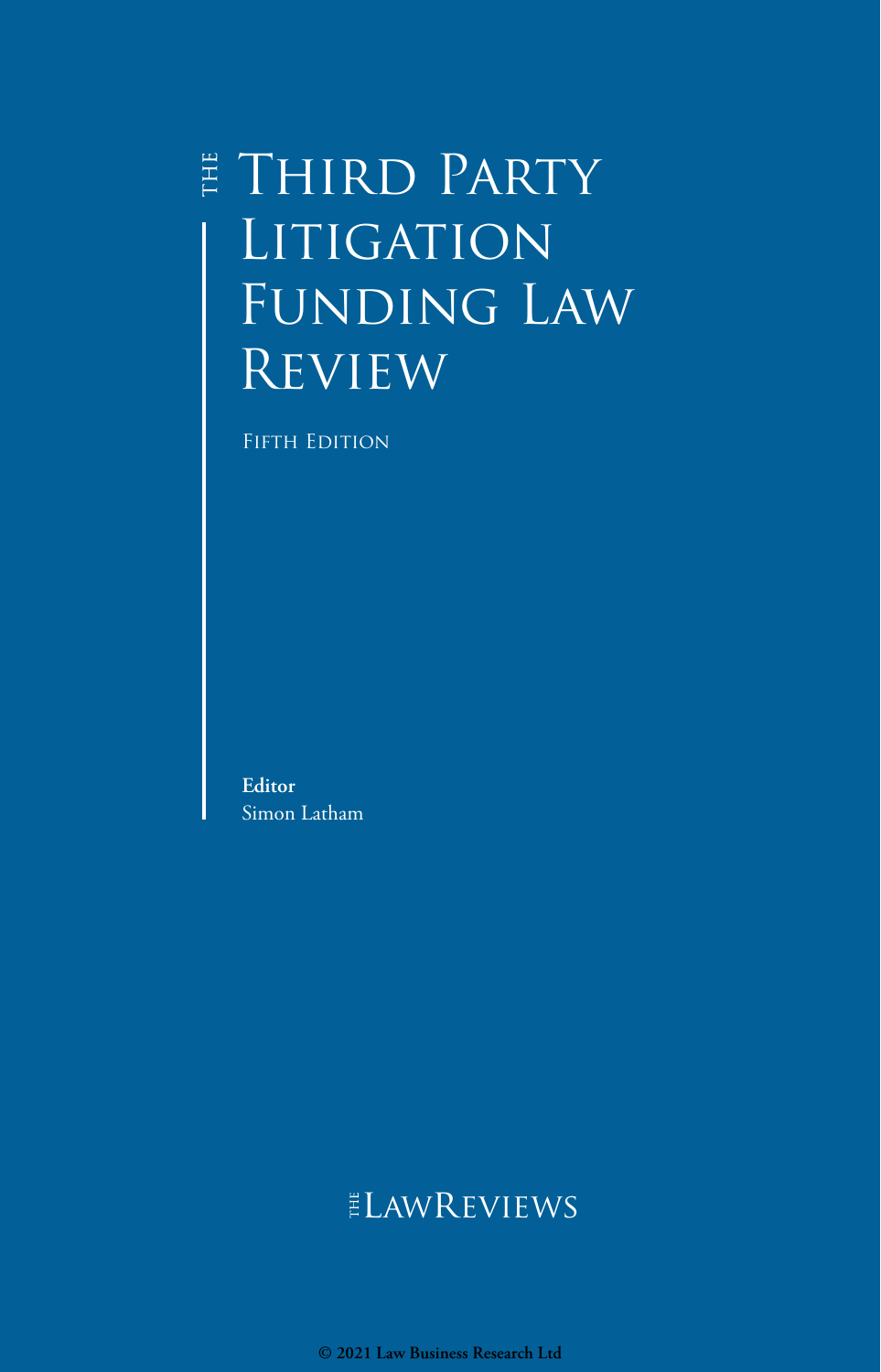# **E THIRD PARTY** LITIGATION FUNDING LAW Review

FIFTH EDITION

Reproduced with permission from Law Business Research Ltd This article was first published in November 2021 For further information please contact Nick.Barette@thelawreviews.co.uk

**Editor** Simon Latham

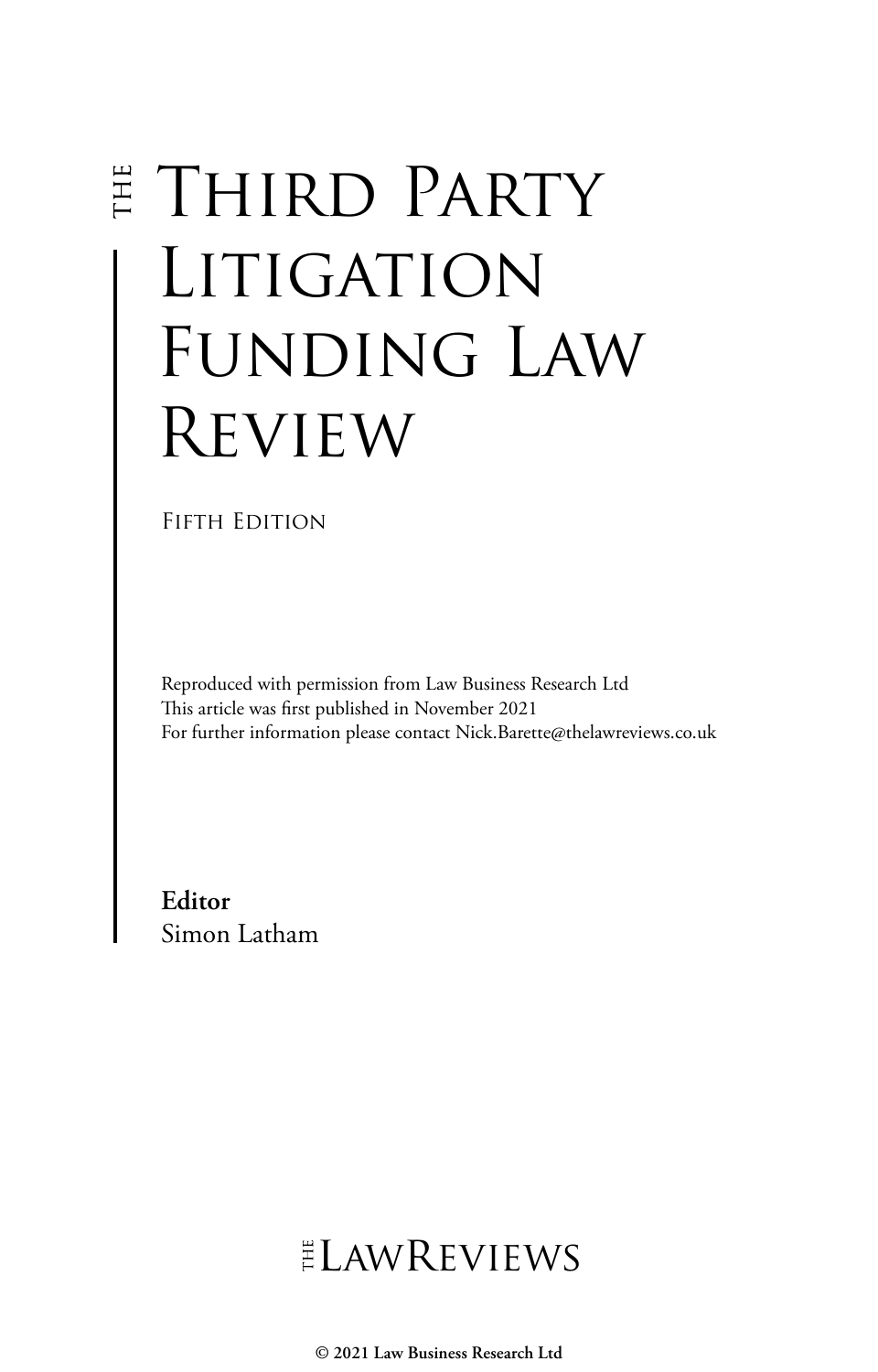#### PUBLISHER Clare Bolton

#### HEAD OF BUSINESS DEVELOPMENT Nick Barette

TEAM LEADERS Joel Woods, Jack Bagnall

BUSINESS DEVELOPMENT MANAGERS Rebecca Mogridge, Katie Hodgetts, Joey Kwok

> RESEARCH LEAD Kieran Hansen

EDITORIAL COORDINATOR Alex Bagley

PRODUCTION AND OPERATIONS DIRECTOR Adam Myers

> PRODUCTION EDITOR Martin Roach

#### **SUBEDITOR**

Helen Sou

CHIEF EXECUTIVE OFFICER Nick Brailey

Published in the United Kingdom by Law Business Research Ltd, London Meridian House, 34–35 Farringdon Street, London, EC4A 4HL, UK © 2021 Law Business Research Ltd www.TheLawReviews.co.uk

No photocopying: copyright licences do not apply. The information provided in this publication is general and may not apply in a specific situation, nor does it necessarily represent the views of authors' firms or their clients. Legal advice should always be sought before taking any legal action based on the information provided. The publishers accept no responsibility for any acts or omissions contained herein. Although the information provided was accurate as at November 2021, be advised that this is a developing area. Enquiries concerning reproduction should be sent to Law Business Research, at the address above. Enquiries concerning editorial content should be directed to the Publisher – clare.bolton@lbresearch.com

ISBN 978-1-83862-835-2

Printed in Great Britain by Encompass Print Solutions, Derbyshire Tel: 0844 2480 112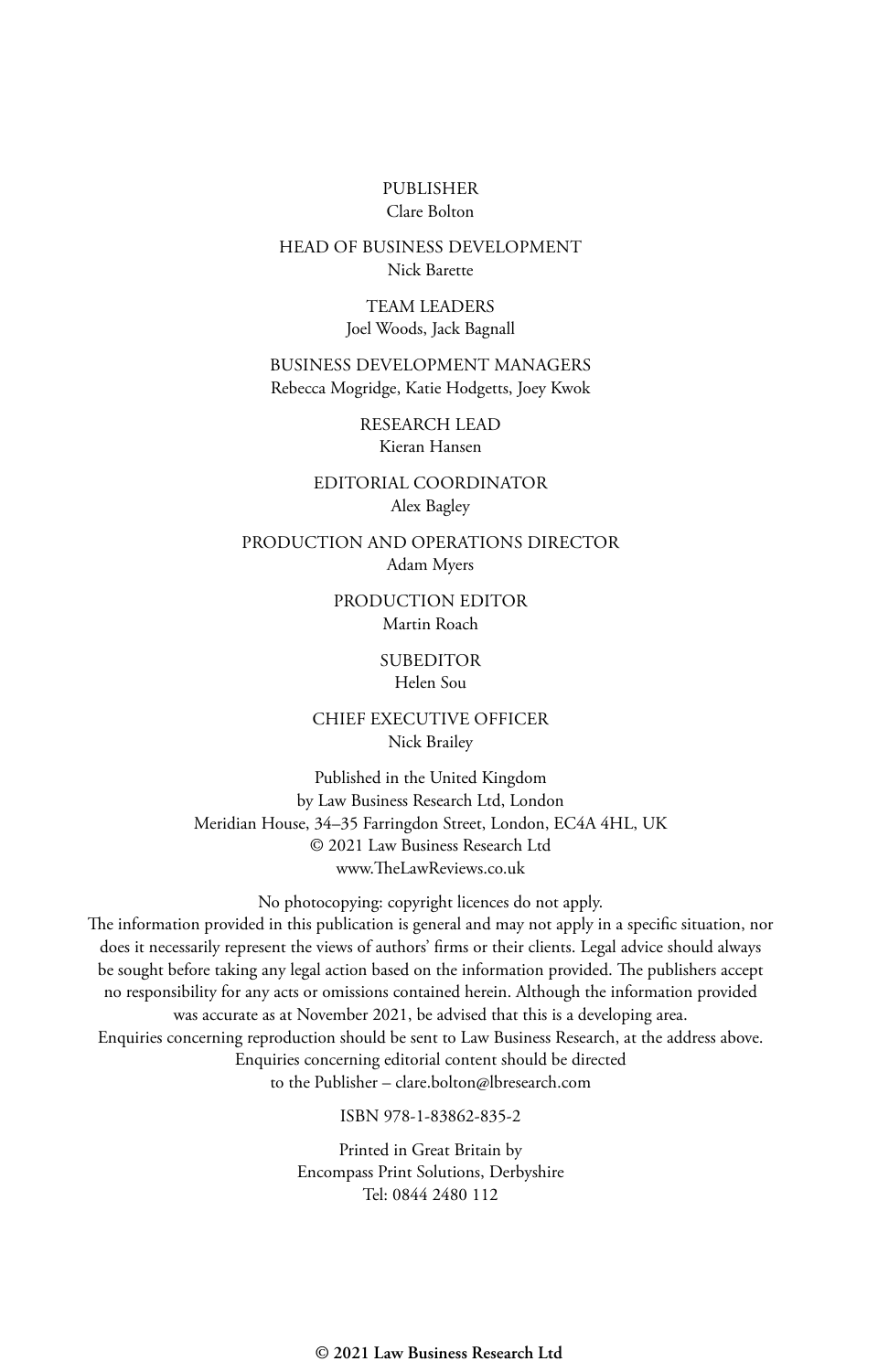# ACKNOWLEDGEMENTS

The publisher acknowledges and thanks the following for their assistance throughout the preparation of this book:

#### ARNTZEN DE BESCHE ADVOKATFIRMA AS

#### AUGUSTA VENTURES

#### BORDEN LADNER GERVAIS LLP

DEMINOR

#### INCE

#### LINKLATERS C WIŚNIEWSKI I WSPÓLNICY SPÓŁKA KOMANDYTOWA

MAURICE BLACKBURN LAWYERS / CLAIMS FUNDING AUSTRALIA PTY LTD

#### MORI HAMADA & MATSUMOTO

NIVALION AG

#### OSBORNE CLARKE

PINHEIRO NETO ADVOGADOS

REDBREAST ASSOCIATES NV

#### ROSCHIER ADVOKATBYRÅ AB

#### SCHELLENBERG WITTMER LTD

#### THERIUM CAPITAL MANAGEMENT

#### THORN LAW

#### URÍA MENÉNDEZ – PROENÇA DE CARVALHO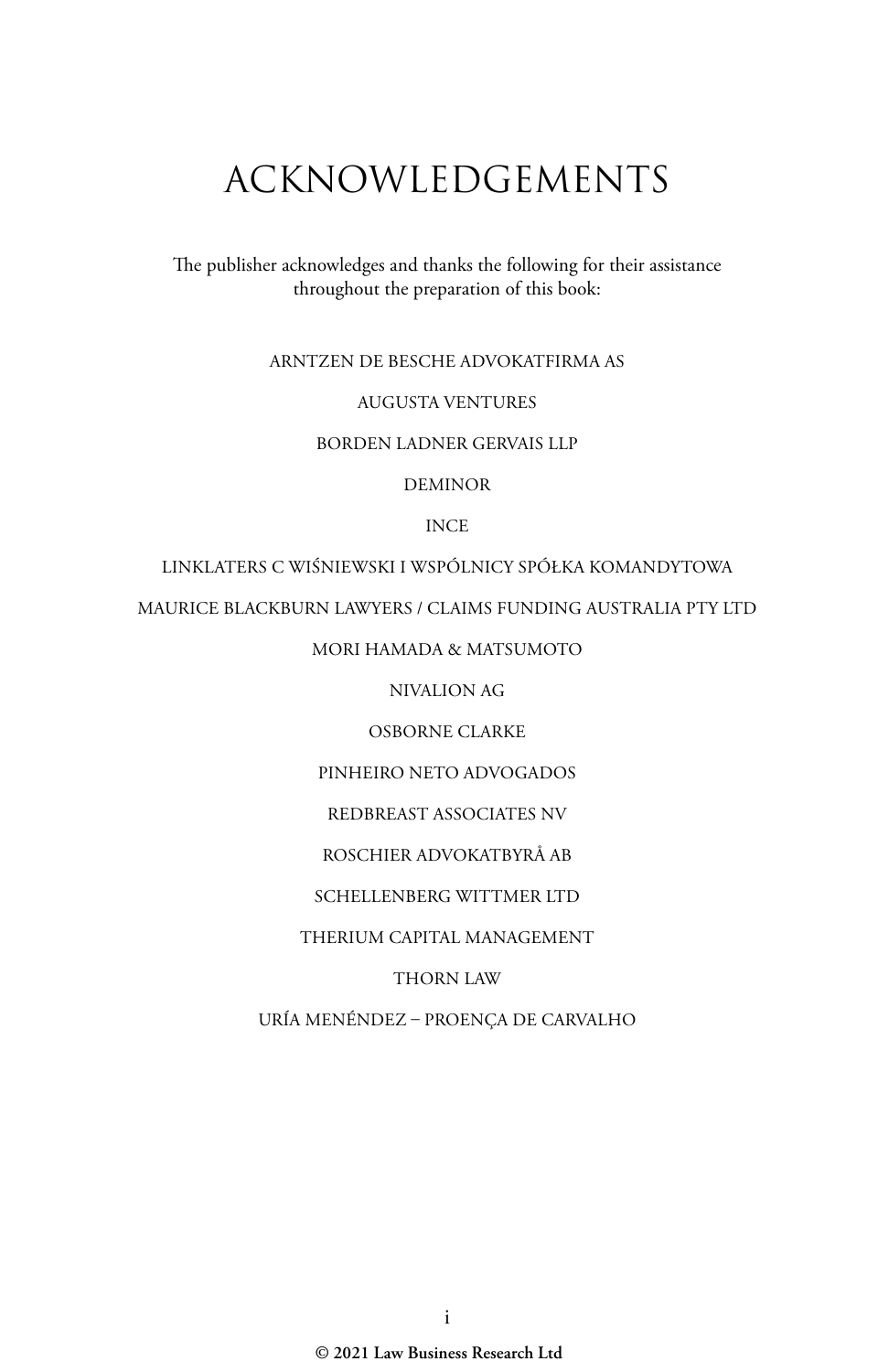# CONTENTS

| Simon Latham |                                                                                             |
|--------------|---------------------------------------------------------------------------------------------|
| Chapter 1    |                                                                                             |
|              | Jason Geisker and Dirk Luff                                                                 |
| Chapter 2    |                                                                                             |
|              | Marcel Wegmüller and Jonathan Barnett                                                       |
| Chapter 3    |                                                                                             |
|              | Jens Benoot                                                                                 |
| Chapter 4    |                                                                                             |
|              | Rodrigo de Magalhães Carneiro de Oliveira, Eider Avelino Silva and<br>Rafael Curi Savastano |
| Chapter 5    |                                                                                             |
|              | Hugh A Meighen                                                                              |
| Chapter 6    |                                                                                             |
|              | Simon Latham and Glyn Rees                                                                  |
| Chapter 7    |                                                                                             |
|              | Mehdi Mellah                                                                                |
| Chapter 8    |                                                                                             |
|              | Irene Lee Wing Yun                                                                          |
| Chapter 9    |                                                                                             |
|              | Federico Banti                                                                              |
| Chapter 10   |                                                                                             |
|              | Daniel Allen and Yuko Kanamaru                                                              |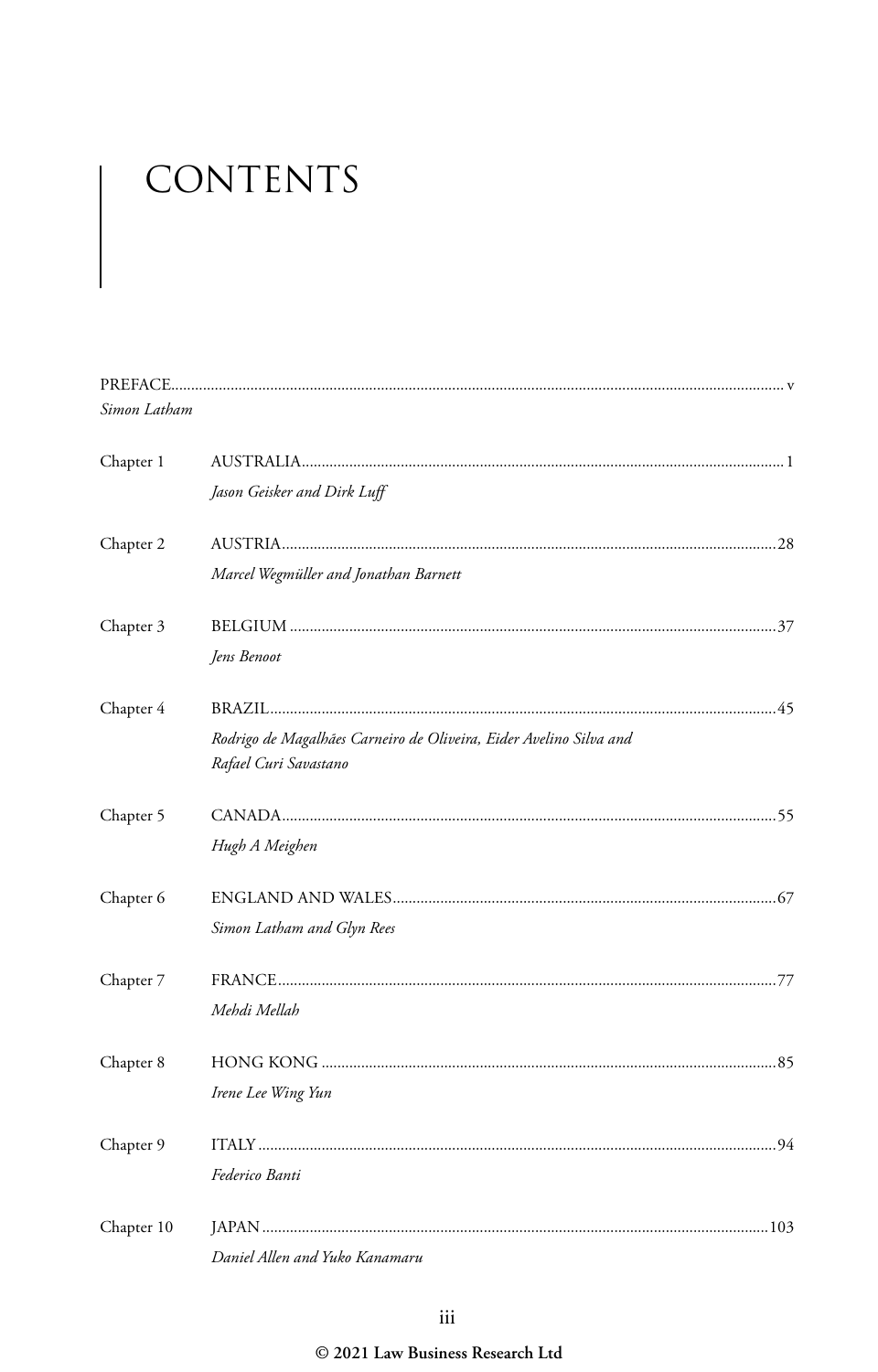| Chapter 11 |                                                                          |  |
|------------|--------------------------------------------------------------------------|--|
|            | Jens Benoot                                                              |  |
| Chapter 12 |                                                                          |  |
|            | Luis Olmos                                                               |  |
| Chapter 13 |                                                                          |  |
|            | Rein Philips                                                             |  |
| Chapter 14 |                                                                          |  |
|            | Adina Thorn and Rohan Havelock                                           |  |
| Chapter 15 |                                                                          |  |
|            | Andreas Nordby, Eivind Landmark Tandrevold, Karl Rosén and Jan Olav Aabø |  |
| Chapter 16 |                                                                          |  |
|            | Zbigniew Kruczkowski                                                     |  |
| Chapter 17 |                                                                          |  |
|            | Fernando Aguilar de Carvalho and Constança Borges Sacoto                 |  |
| Chapter 18 |                                                                          |  |
|            | Olivia de Patoul                                                         |  |
| Chapter 19 |                                                                          |  |
|            | Johan Sidklev, Carl Persson and Bruno Gustafsson                         |  |
| Chapter 20 |                                                                          |  |
|            | Urs Hoffmann-Nowotny and Louis Burrus                                    |  |
| Chapter 21 | UNITED ARAB EMIRATES: DUBAI INTERNATIONAL                                |  |
|            | Mohamed El Hawawy and Monika Humphreys-Davies                            |  |
|            |                                                                          |  |
| Chapter 22 |                                                                          |  |
|            | Elizabeth Korchin, Patrick Dempsey and Eric Blinderman                   |  |
| Appendix 1 |                                                                          |  |
| Appendix 2 |                                                                          |  |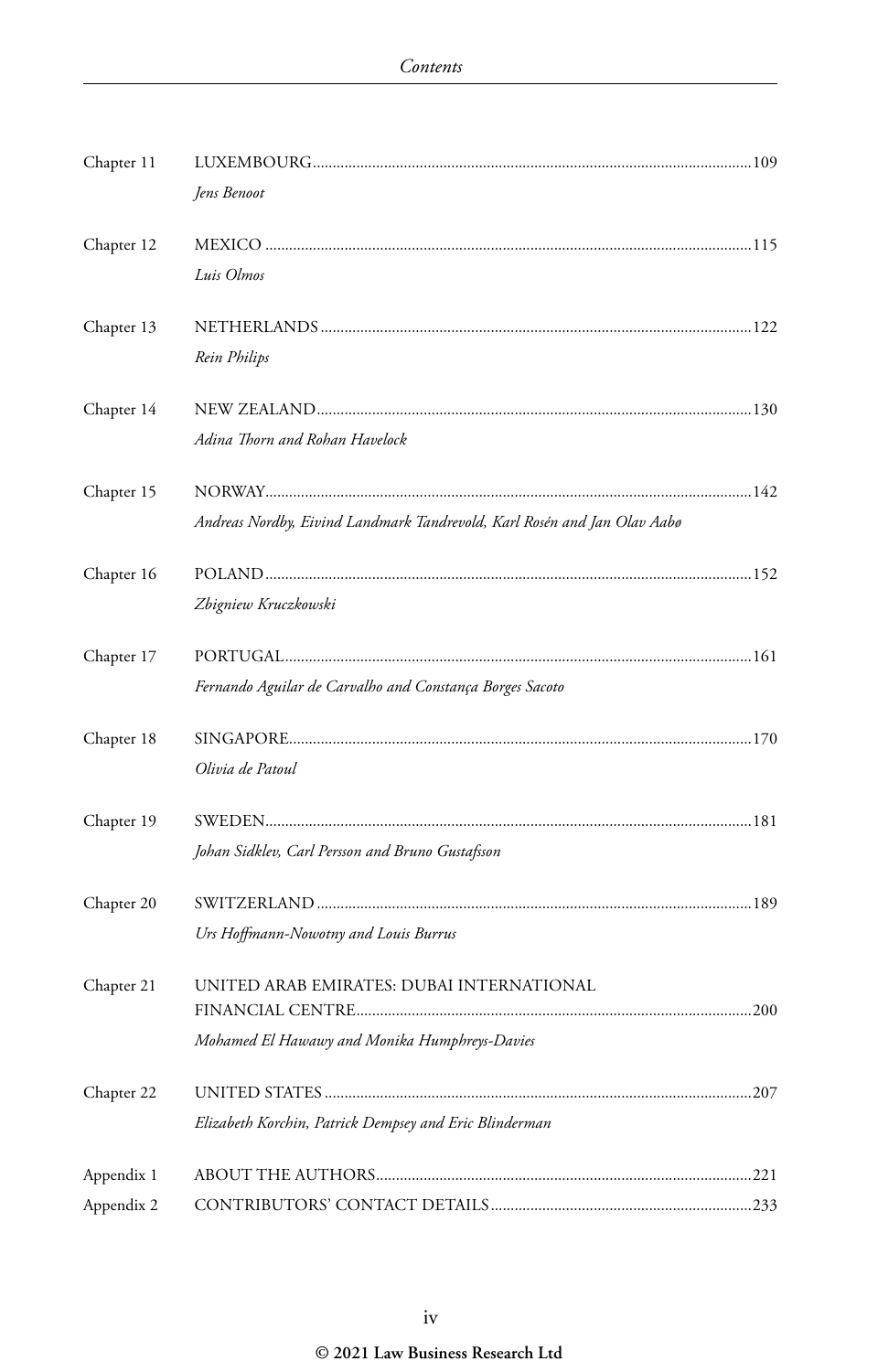# PREFACE

This now represents my sophomore year as editor, a role I undertook during the onset of the covid-19 pandemic. As the global economy begins to creak back into motion, I'm reminded of my first steps into the legal profession as a law graduate following the last global financial crisis. Much like now, it was a challenging time for those entering the profession. By happenstance (sheer bloody-mindedness), I found myself at the doors of the London branch of a US plaintiffs' firm, little-known on these shores at the time (I still recall the firm's name was spelled incorrectly by the court on most documents in those days). The firm's proactive and innovative culture naturally meant they were early adopters of third party funding (TPF). As such, I had the great fortune of being immersed in the world of TPF from my very first day as a trainee solicitor. I witnessed, first-hand, how TPF catalysed both the firm's growth and their clients' paths to a healthier balance sheet, notwithstanding the burdens that the global financial crisis had left in its wake. A spark was lit.

Fast forward to the present and TPF is very much a mainstay across the legal landscape in the UK. It feels like every week there are press releases announcing the latest funder on the scene, the latest law firm facility, the latest representative action in the Competition Appeal Tribunal, etc. But how does it all work in practice? Well, just as the list of legal remedies available to litigants varies between jurisdictions, so too does the menu of TPF options. The past couple of years has seen both shifts and endorsements of the respective regulatory frameworks that underpin the sector across the globe. In contrast to the booming UK landscape, for example, the Australian market has found itself on the receiving end of stringent regulations, both in terms of operating structure and commercial terms (in class actions). The overwhelming bigger picture, however, is one of growth, development and innovation. Savvy investors continue to navigate the nuances of each jurisdiction to devise new ways to provide finance to the market, all of which ultimately facilitates broader access to justice. Personally, I'm excited to see how this positive force for change can progress into something even more impactful, as TPF helps facilitate the latest evolution of ESG-related disputes . . . watch this space!

I hope this publication provides a useful guide for litigants, lawyers and investors alike as we take on the challenges the new year brings.

**Simon Latham** Augusta Ventures London November 2021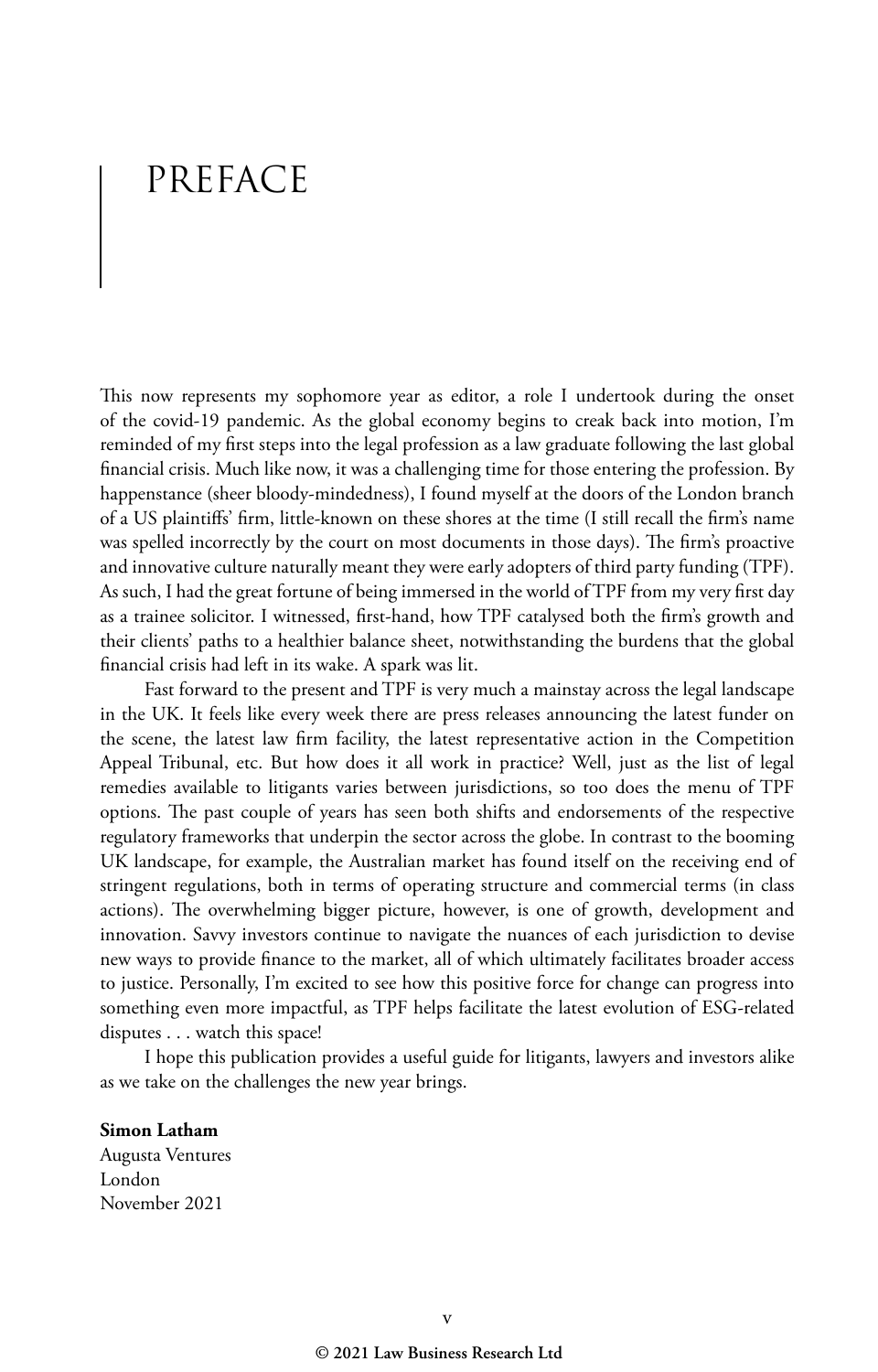## PORTUGAL

*Fernando Aguilar de Carvalho and Constança Borges Sacoto*<sup>1</sup>

#### **I MARKET OVERVIEW**

Portugal continues to be a peripheral market for third party funding, especially when compared to other countries in Europe and across the globe. However, there is potential and Portugal is starting to feature on the agenda of international funders, who are regular visitors to the country's main law firms to showcase their portfolios and look for new opportunities.

The rise in recent years both in foreign investment in the country and of cross-border disputes submitted to arbitration creates the right atmosphere for the third party funding market to develop.

It is therefore not surprising that third party funding has caught the attention of the local arbitration community and has become a hot topic of debate, not only at arbitration conferences and webinars, but also in several recently published articles on the subject.<sup>2</sup>

Portugal is no longer a completely greenfield market when it comes to the specific regulation of third party funding (as described in more detail below), although it remains to be seen whether this is something that favours or hinders its development in the country.

The current economic conditions, shaped by the covid-19 pandemic, could also be a catalyst for the growth of the third party funding market in Portugal. The increasing number of both businesses in distress and those that are compelled (or simply prefer) to allocate funds to their businesses rather than to fund litigation, opens the door to third party funding as a suitable alternative means for these companies to pursue cases while reducing their financial exposure.

However, not everything favours third party funding in Portugal. The relatively small size of claims together with the local business mentality may be considered negative factors.

Although finding reliable statistics in this field is not at all easy, to the best of our knowledge, 2020/2021 has seen the first cases of third party funding in Portugal, including a number of class actions for private enforcement filed by a consumer association.

<sup>1</sup> Fernando Aguilar de Carvalho is a partner and Constança Borges Sacoto is an associate at Uría Menéndez – Proença de Carvalho.

<sup>2</sup> See, for example, José Miguel Júdice, 'Notes About Third-Party Funding: A Work in Progress', *Estudos em Homenagem* a *Agostinho Pereira de Miranda*, Almedina 2019, pp. 205–218; and Tito Arantes Fontes, Sara Rebordão Topa and Inês Dias Lopes, 'O Financimento de Litígios por Terceiros: os novos desafios à independência e imparcialidade dos árbitros', *Estudos Comemorativos dos 30 anos do Centro de Arbitragem Comercial da Câmara de Comércio e Indústria Portuguesa*, Almedina 2019, pp. 1053–1088.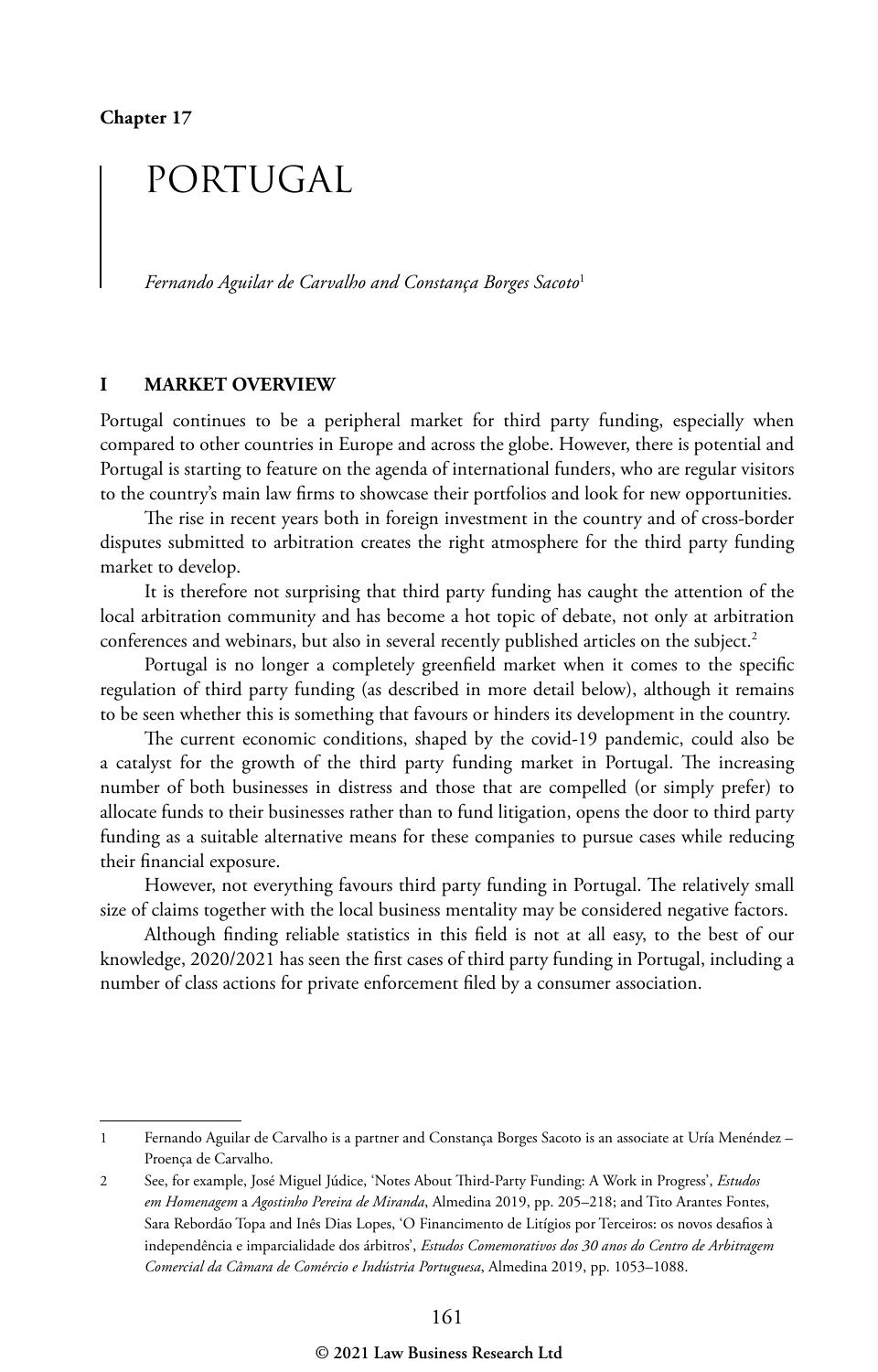#### **II LEGAL AND REGULATORY FRAMEWORK**

Like many other European countries, Portugal has not enacted a specific national statutory or regulatory framework for third party funding.

There are also no known judgments from the Portuguese courts regarding third party funding, self-regulation for operators in this market. However, the first soft law rules on the matter have appeared within the arbitration context, at the end of 2020 and in 2021, but always concerning the duty of disclosure in order to ensure the independence and impartiality of the arbitrators (as described below in more detail).

The lack of specific regulation does not mean an absence of rules applicable to third party funding. It simply means less certainty and clarity for parties who want to avail of third party funding, because they will need to seek guidance from and take into account a number of general rules and principles.

The main points of concern are not exclusive to the Portuguese market and include matters such as (1) licensing of the activity itself, (2) the independence and impartiality of arbitrators, (3) conflicts of interest, (4) the national courts' perception of third party funding; (5) the legal and ethical issues that third party funding poses for lawyers in Portugal; and (6) possible interference with control and strategy in the proceedings.

#### **i Authorisation to fund a third party dispute**

To operate legally in Portugal, banking and financial institutions are subject to specific authorisation and regulation pursuant to Portuguese Decree-Law No. 298/92 of 31 December (as amended). However, it is difficult to categorise the activity of a third party funder among the activities of banks and financial institutions permitted under this legislation.

A third party funder not only lends an amount of money, but also expects to receive a portion (usually a percentage) of the proceeds arising from a favourable ruling (whether from a judicial court or an arbitral tribunal). This type of risk factor and the division of the profits from a potential win are not envisaged as a type of activity in which banks or financial institutions can engage. A bank financing a plaintiff to initiate litigation (or a defendant to enable it to present its defence) would be a different matter, but that can be achieved through a standard commercial loan from a bank, which is granted regardless of the outcome of the litigation; the bank would be financing the borrower itself, rather than the borrower's litigation.

Similarly, it is not possible to classify third party funding as an insurance activity, even though there is a risk factor involved. Insurance and reinsurance activities are regulated in Portugal pursuant to Law No. 147/2015 of 9 September. However, once again, in our view third party funders' activity cannot be qualified as an insurance activity, as it lacks one of its fundamental elements: the payment of a premium as consideration for the insurance policy, for which there is no equivalent in third party funding.

In summary, the current Portuguese legal framework does not require any specific authorisation or licence to act as a third party funder of legal disputes in Portugal, as this area is completely unregulated.

#### **ii Third party funding and arbitration**

As mentioned above, there is an ongoing debate in Portugal among arbitration practitioners and scholars on the topic of third party funding, with a general consensus that one of the main concerns it raises is the independence and impartiality of arbitrators and the resulting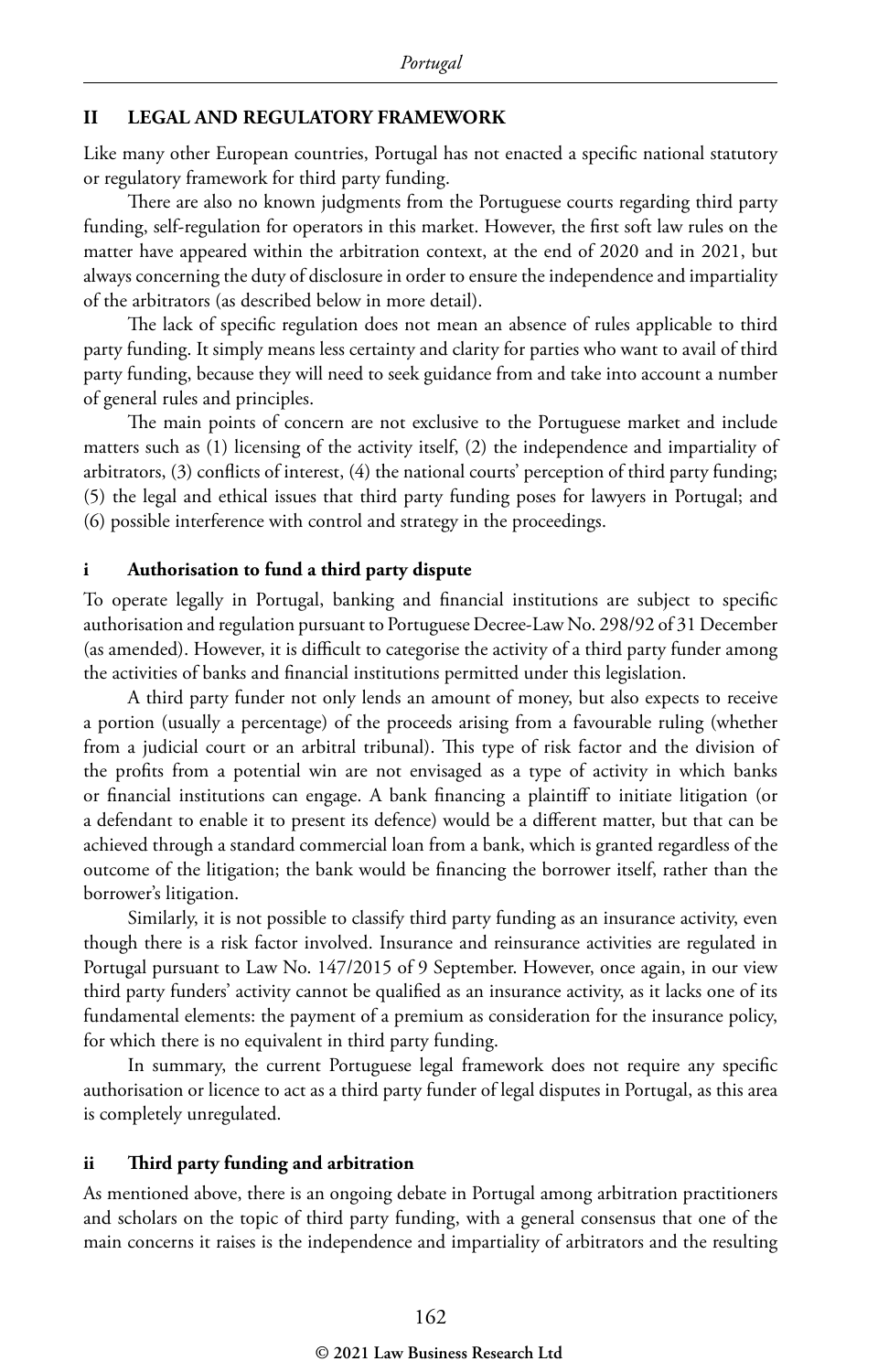potential for conflicts of interest. It is important to point out that in Portugal, as in many other jurisdictions, it is common for arbitrators to be experienced lawyers, many of whom are partners in large law firms that may have dealt not only with the third party funders themselves, but also with the funded party or the counterparty in the dispute.

In other words, arbitration's already fertile terrain for conflicts of interest becomes even more prone to problems of this kind when you add a third party funder to the equation.

Arbitrators' independence and impartiality is regulated in Portugal. Firstly, arbitral tribunals are acknowledged by the Portuguese Constitution, which means that arbitrators are comparable to judges and must comply with similar duties of independence and impartiality. Secondly, Article 9, Paragraph 4 of the Portuguese Law on Voluntary Arbitration<sup>3</sup> imposes duties on arbitrators, who must remain neutral (i.e., not be biased in any way) towards the parties, their lawyers, the dispute itself and, where the dispute is decided by more than one arbitrator, the arbitrator's co-arbitrators. Thirdly, as the concepts of independence and impartiality are not legally defined, guidance should be sought from general soft law and the International Bar Association (IBA) Guidelines on Conflicts of Interest, which play a significant role together with internal rules and guidelines published by arbitral associations and institutions.

Intrinsically related to arbitrators' duties of independence and impartiality is their disclosure duty, meaning that an arbitrator must be transparent, neutral, independent and impartial in the sense that he or she should disclose any relations or potential conflicts of interest between the parties involved (the parties to the dispute, their legal counsel and any co-arbitrators). However, disclosure of any relationship that an arbitrator might have with a third party funder is only possible if the arbitrator becomes aware of the involvement of the third party funder in the dispute.

Bearing this concern in mind, the recent Portuguese soft law clearly reflects the idea that the existence of a third party funder backing one of the parties may influence the independence and impartiality of the arbitrators. Therefore, to avoid any potential conflict of interests, a duty of disclosure is imposed on the parties regarding third party funding agreements.

On the one hand, the rules of the Arbitration Centre of the Portuguese Chamber of Commerce and Industry, dated from 1 April 2021, expressly establish that the parties have the duty to immediately inform – at all times, while the dispute is pending – of any funding agreement with a third party who may have an interest in the outcome of the case.<sup>4</sup>

On the other hand, the new Code of Ethics published by the Portuguese Arbitration Association (APA) at the end of 2020,<sup>5</sup> also expresses the same concern. In fact, the Code of Ethics is also applicable to the parties' representatives (lawyers) and other participants in arbitration proceedings and it is binding for all APA members.6 This was the first time in Portuguese soft law that the matter of third party funders is regulated. Once again, the main concern of the Code of Ethics is that the parties provide enough information on the participation of any third-party funder in order to avoid potential conflicts of interest with anyone involved in handling the case. Thus, not only the parties and their representatives

<sup>3</sup> Law No. 63/2011 of 14 December.

<sup>4</sup> See Article 10, No. 5. See the Portuguese version of the new rules at https://centrodearbitragem.pt/images/ pdfs/Legislacao\_e\_Regulamentos/1abr2021%20Regulamento%20de%20Arbitragem.pdf.

<sup>5</sup> See Portuguese, English and Spanish versions of the Code of Ethics at https://www.arbitragem.pt/xms/files/ PROJETOS\_APA/ebook\_codigos-apa\_21jan2021.pdf.

<sup>6</sup> Article 1 Code of Ethics.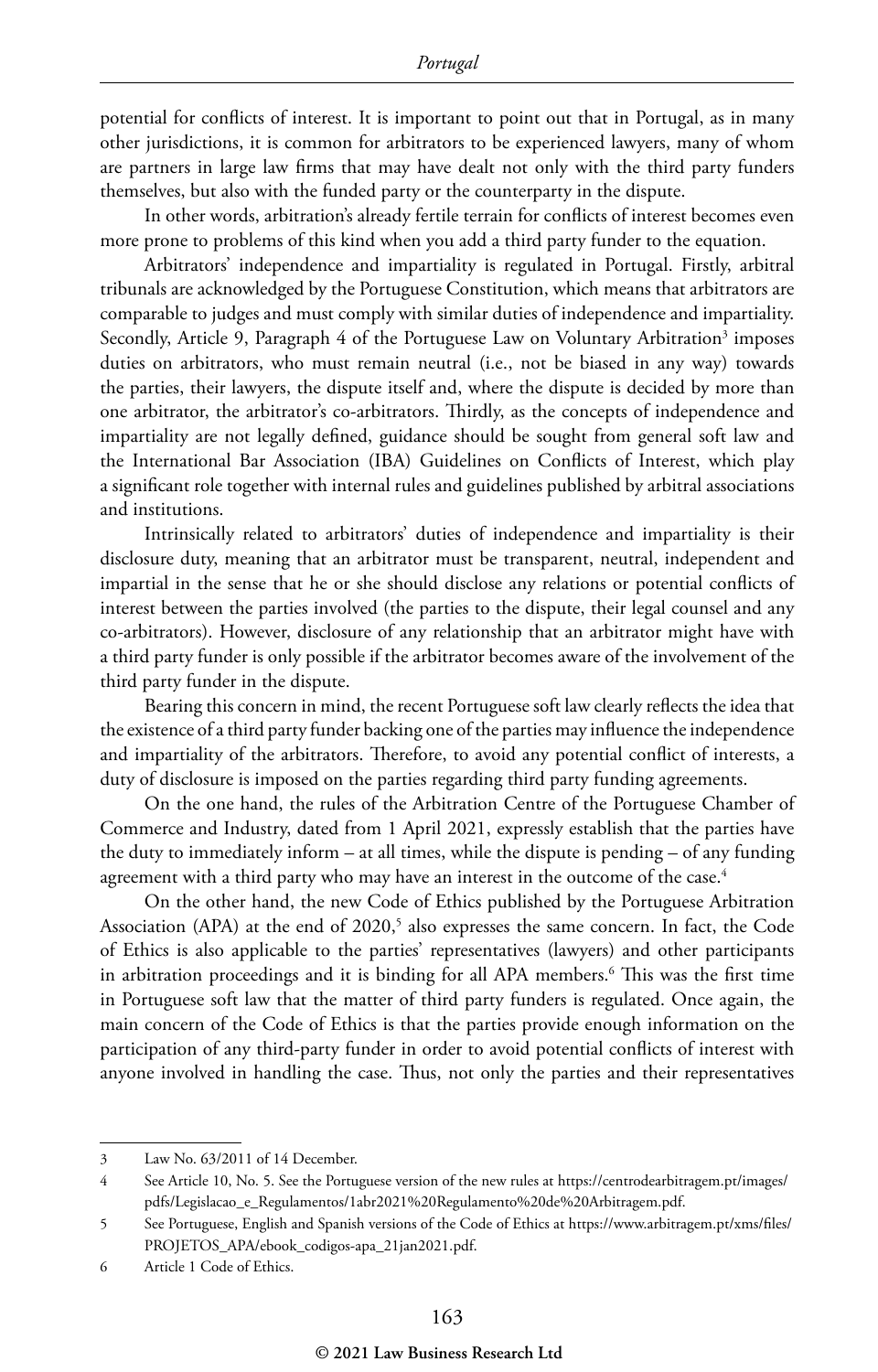have to inform of any third party funding agreement, but the arbitrators must also request this information before accepting any appointment – in order to properly weigh and verify if there is anything that may affect their independence and impartiality or justify any disclosure.7

In an attempt to provide clarity and certainty on its scope of application, this new Code of Ethics provides a definition of a third party funder, as follows:

*any natural or legal person who is not a party or legal representative of a party to the dispute and contributes financial support (for consideration or for free), or other economic support, for the judgement of the claims of one of the parties to the dispute and has an economic interest in the outcome of the dispute or a possible obligation to indemnify one of the parties as a consequence of such a result.*<sup>8</sup>

Finally, the duty of disclosure incumbent on all parties is also relevant in relation to a party's ability to pay adverse costs, and may lead the arbitral tribunal to order the party concerned to pay security for costs.

#### **iii Third party funding and national judicial courts**

It is important to highlight that the foregoing considerations regarding arbitration are not applicable in the case of third party funding of disputes heard in the national judicial courts.

For one thing, the risk of a conflict of interest is much lower. Apart from the fact that judges cannot under any circumstances work as lawyers, they are paid by the state and not by the parties to the dispute, which practically eliminates any potential conflicts of interest. Additionally, Portugal applies the constitutional principle of the 'natural judge', which means that everyone is entitled to have their case decided by a legal judge. This right means that a judge who adjudicates on a specific case must be elected to do so on the basis of objective legal and predetermined criteria and obviously not on the basis of individual and discretionary choices. In Portugal, civil litigation disputes are assigned to judges randomly, therefore the risk of a potential conflict of interest is very low. Furthermore, judges must follow the general civil procedural rules, which prohibit a judge from hearing a case where he or she might have a particular relationship with one of the parties or an interest in the dispute, which is particularly unlikely when cases are assigned randomly (and typically there are more judges than arbitrators).

In addition, as there is no rule imposing a duty to disclose whether the parties are being funded by a third party, this is not, in principle, a relevant factor for the court. Further, the court does not have to make any assessment of the financial capability of a party to pay the court fees, $^9$  unless the counterparty expresses its concern and requests the court to order it to pay some sort of security (typically, a bond). Similarly, there is no concern regarding payment of adverse costs (which in Portugal are limited to payment of the court fees and a portion of the lawyers' fees), because if the losing party does not pay those costs, the counterparty can initiate enforcement proceedings to obtain payment.

Given the current circumstances, we believe that the impact of third party funding on the national judicial courts, and particularly on judges, is in fact non-existent. This is

<sup>7</sup> See Article 7, Nos. 3 and 5, al. a), Article 8, No. 1 and Article 18.º, No. 1 Code of Ethics.

<sup>8</sup> See Article 18, No. 2 Code of Ethics.

<sup>9</sup> Where a party is unable to pay court fees, it can request financial legal aid to pay those fees (and even request a lawyer, if necessary).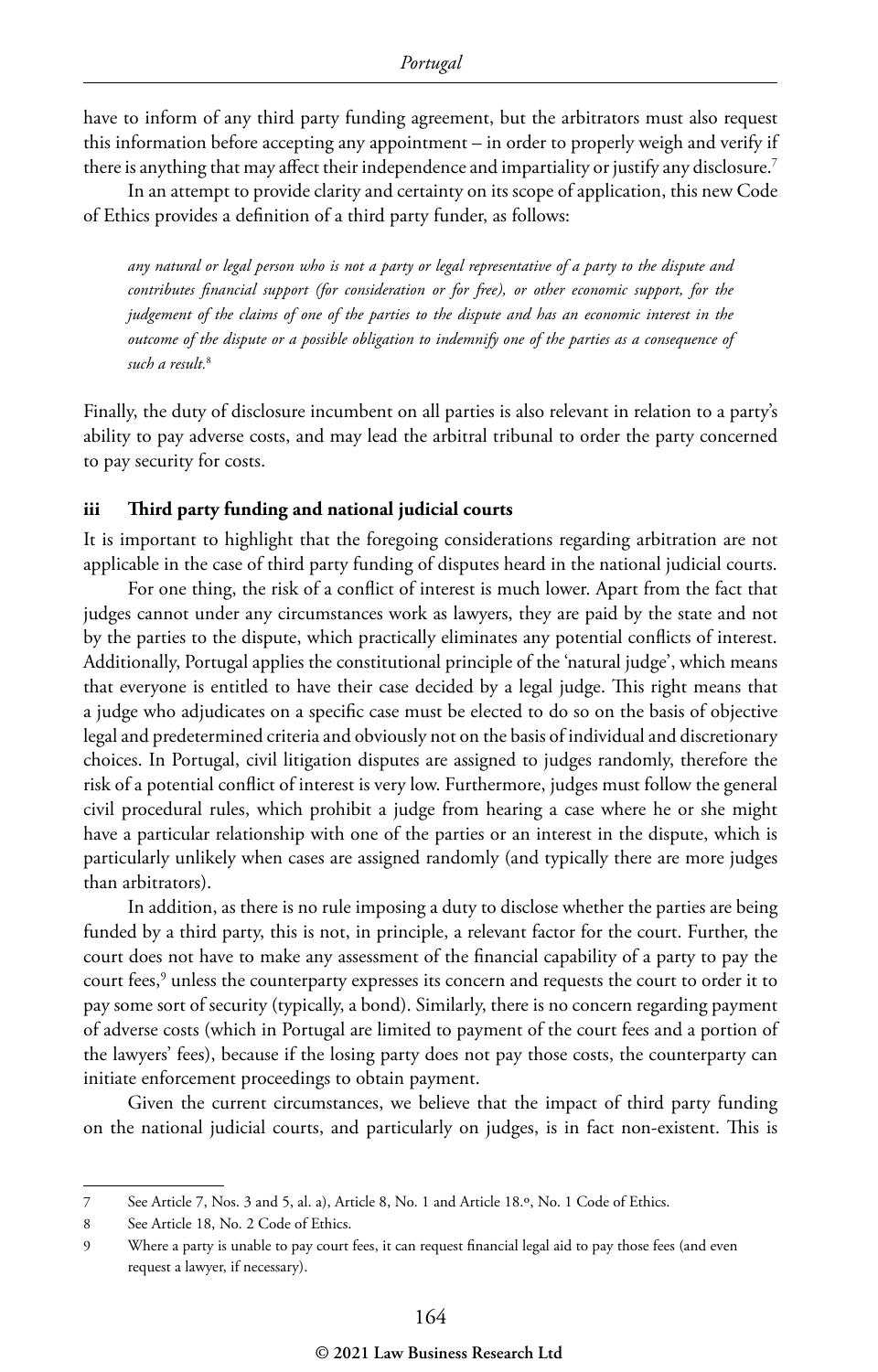essentially because the parties are under no obligation to disclose funding by a third party, and even if such a duty were to exist, it would be most unlikely to have any impact on the judge.

#### **iv Lawyers' legal and ethical duties**

Portuguese lawyers are bound by the Rules of the Portuguese Bar Association, established in Law No. 145/2015 of 9 September (as amended), Article 106 of which prohibits the *pactum quota litis*. 10 The purpose of this provision is to protect the integrity of the legal profession, by considering null and void any agreement whereby a lawyer is paid only according to the outcome of the case or for a successful performance.

As long as lawyers or law firms are not themselves the funders (and are only legal counsel paid by the funder to provide legal assistance to the funded party), third party funding does not seem to breach this provision.

Notably, in the event of a favourable ruling, the fact that a third party funder benefits from a percentage of the proceeds obtained is not considered a form of *quota litis* because third party funders are not subject to the Rules of the Portuguese Bar Association. The Rules of the Portuguese Bar Association also prohibit sharing lawyers' fees;<sup>11</sup> however, once again, if the lawyers are not the funders (and only paid by the funder to advise on the dispute), this rule is not breached, because lawyers are not sharing their fees – and third party funders are not subject to these rules.

It is another matter whether a lawyer or a law firm can be considered a third party funder when they agree to a success fee (typically a percentage of the amount at stake in the dispute) on top of the fees that they are paid regardless of the outcome of the case. Success fees are allowed under Article 106, Paragraph 3 of the Rules of the Portuguese Bar Association, so this cannot really be considered a type of funding. In addition, the fact that lawyers represent their clients before the court means that they are not considered to be a third party in relation to the client, as the lawyers do not intervene on their own behalf but, rather, exclusively on behalf of their clients.

It is also pertinent to mention that lawyers are prohibited from (directly or indirectly) soliciting clients, $12$  which means that they should be careful when exploring opportunities in the market, as they should not attract or direct a third party funder to finance a specific issue with the sole purpose of becoming the legal counsel assisting in that case – as the funder would end up paying the fees of those lawyers for advising the funded party, which could be considered to be soliciting clients.

<sup>10</sup> Article 106 of Law No. 145/2015 establishes that these are agreements entered into between the lawyer and the client, before the dispute in which the client is involved ends, where the lawyer's fees depend exclusively on the outcome of the case and the client is bound to pay to the lawyer a percentage of the award obtained, be it a payment in cash or in kind.

<sup>11</sup> Article 107 states that 'Lawyers are forbidden to share fees, even in a form of commission or any other form of compensation, except with lawyers, trainee lawyers or paralegals with whom they collaborate or have provided assistance' (loose translation).

<sup>12</sup> Article 90, Paragraph h of the Rules of the Portuguese Bar Association.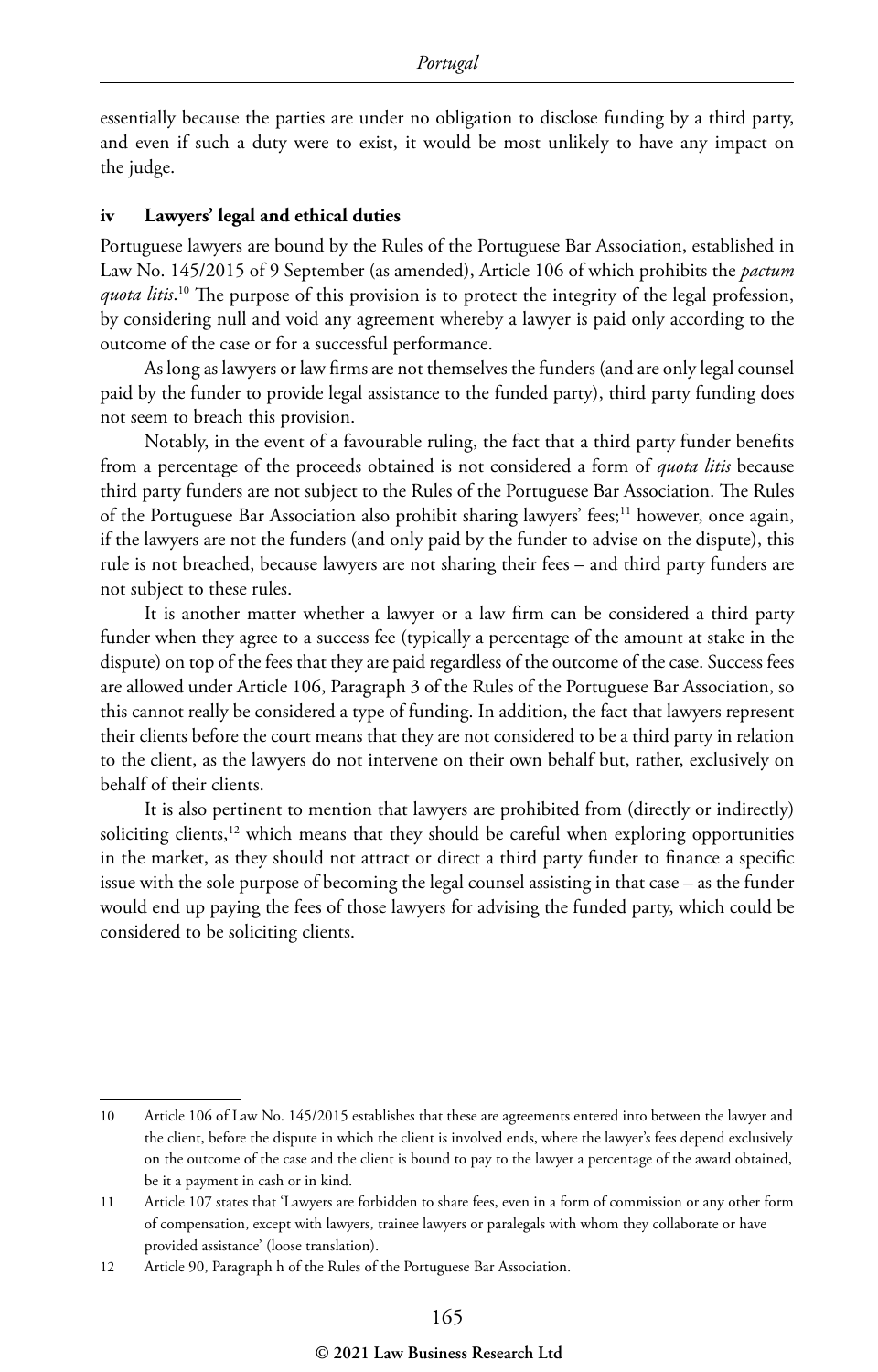Finally, it is important to have very clear and precise contractual provisions in place between the third party funder and the party regarding the conduct of the proceedings, to safeguard the lawyer-client relationship, which is also subject to specific provisions.<sup>13</sup>

#### **v Third party funding – advantages and opportunities in the legal market in Portugal**

One of the main advantages of third party funding for the Portuguese market is that it provides companies with the opportunity to take disputes to litigation that it would not otherwise be possible to, be it because they are in financial distress, they do not have the financial muscle to get professional legal advice for larger disputes or, from a management perspective, it simply would not make sense.

In fact, pursing litigation is first and foremost a management decision as it may mean allocating significant financial resources, which might not be viable economically for a given company even if its chances of winning the case are high. Allowing a third party to fund a company's litigation means transferring the risk, as well as the 'investment', to that third party. The third party will take a percentage of the proceeds of a favourable award, but choosing this course of action might still be the smartest decision when managing a limited budget.

In our experience, companies are sometimes put off by the legal costs of high-value complex litigation, particularly in arbitration, where, in contrast to the judicial court system, costs are paid up front. Third party funding can therefore play a significant role in filling that gap and allowing companies to pursue their rights regardless of the costs involved.

The legal market in Portugal currently has many international participants and multinational companies, which makes for highly complex and sophisticated litigation. This can also be seen as an opportunity for legal counsel to assess cases in greater depth before commencing a dispute, as third party funders require a due diligence process to be undertaken to assess the risks of the case and decide whether it merits funding. This means more work for law firms but also represents a different approach to litigation, which can be beneficial, in the sense that it allows for better and more thorough preparation, mitigation of risks and fewer surprises when the case is actually taken to court.

#### **III STRUCTURING THE AGREEMENT**

As mentioned earlier, third party funding is not regulated in Portugal, which means that there are no rules governing agreements between third party funders and funded parties. Therefore, parties have full discretion on what to include and how to regulate their relationship, and are limited only by the general rules of public policy (prohibition of excess, and proportionality between the parties' obligations), good faith, abuse of rights and moral principles.

Although third party funding contracts are not regulated in Portugal, there has been an attempt to identify in them some of the characteristics found in regulated and standard contracts.

These include, according to some commentators, a form of joint venture, specifically an 'association in partnership', as regulated by Portuguese Decree-Law 231/81 of 21 July, while

<sup>13</sup> Articles 97–107 of the Rules of the Portuguese Bar Association.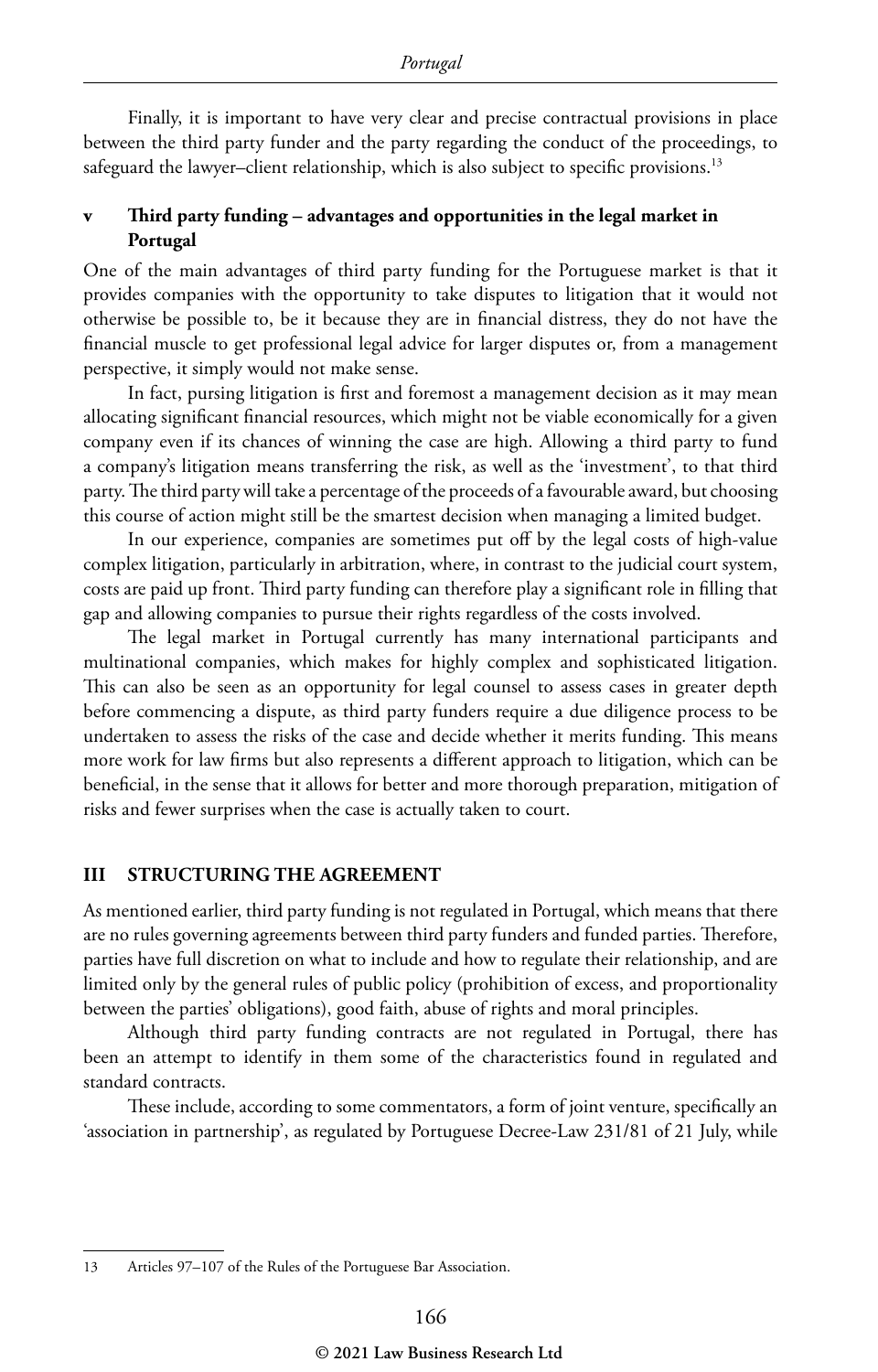others contend that there are similarities with some forms of structured financial instruments, which constitute a form of funding to cover risks associated with company activity beyond the conventional ways that might be included in the balance sheet.

Despite any similarities with a partnership structure or a structured financial instrument, third party funding certainly has unique features that clearly set it apart, so not only it is not regulated under Portuguese law, but it also does not match any of the extensive list of standard contracts in our legal system, meaning that it is at the parties' discretion to define the terms of the funding agreements, within the civil law limits discussed.

Nonetheless, in Portugal, as in many other jurisdictions, our experience is that third party funders will have their own standard forms with a common law framework and the natural advantage of coming from regulated markets that have dealt with the many problems that we have briefly touched upon above for a long time. However, these factors should not be allowed to overshadow the need to factor in the particularities of the local market.

#### **IV DISCLOSURE**

As discussed above, the duty to disclose third party funding is still a matter of much debate, especially because in Portugal, as in many other jurisdictions, there is no express statutory obligation in this regard. In any case, the majority of practitioners tend (and rightly so) to consider that, in arbitration at least, the funded party should disclose this information, because it can have a major impact on the composition of the arbitral tribunal. The above-mentioned recently published Portuguese soft law incorporates and follows this approach.

Revealing the identity of the third party funder triggers the arbitrators' duty to disclose any potential conflicts of interest that the arbitrator believes might, in the eyes of the parties, raise questions or doubts as to the arbitrator's impartiality or independence. In principle, if the funded party were to disclose its funding in civil judicial litigation, it would probably not have the same kind of impact as it would in arbitration.

The arbitrators' duties of impartiality and independence cannot be waived by the parties in the dispute, even in arbitration, because these duties are imposed not only to ensure that all parties receive fair treatment regarding the observance of the principles of due process, but also to ensure a fair and transparent justice and arbitral system.

Although these duties are imposed by law (as discussed above), there is no statutory definition of the impartiality and independence required of arbitrators, and Portuguese case law has been heavily reliant on soft law rules, in particular the IBA Guidelines on Conflicts of Interest, to bolster these concepts and ascertain whether those principles are at risk of being infringed.14

<sup>14</sup> See, for example, the following appeal court decisions: Supreme Court, dated 7 December 2011, proceedings No. 170751/08.7YIPRT.L1.S1 (in this decision the court granted interpretive relevance not only to the IBA Guidelines, but also to the Spanish Arbitration Club recommendations in this regard, among other elements of soft law); Lisbon Appeal Court, dated 24 March 2015, proceedings No. 1361/14.0YRLSB.L1-1; Lisbon Appeal Court, dated 29 September 2015, proceedings No. 827/15.9YRLSB-1; Central South Administrative Court, dated 8 October 2016, proceedings No. 13580/16; Lisbon Appeal Court, dated 19 September 2016, proceedings No. 581/16.7YRLSB.-1; Lisbon Appeal Court, dated 2 February 2018, proceedings No. 1320/17.0YRLSB-8; Lisbon Appeal Court, dated 22 January 2019, proceedings No. 1574/18.5YRLSB.L1-7; and Lisbon Appeal Court, dated 11 February 2020, proceedings No. 1577/18.0YRLSB-1. All of these decisions are available online at www. dgsi.pt.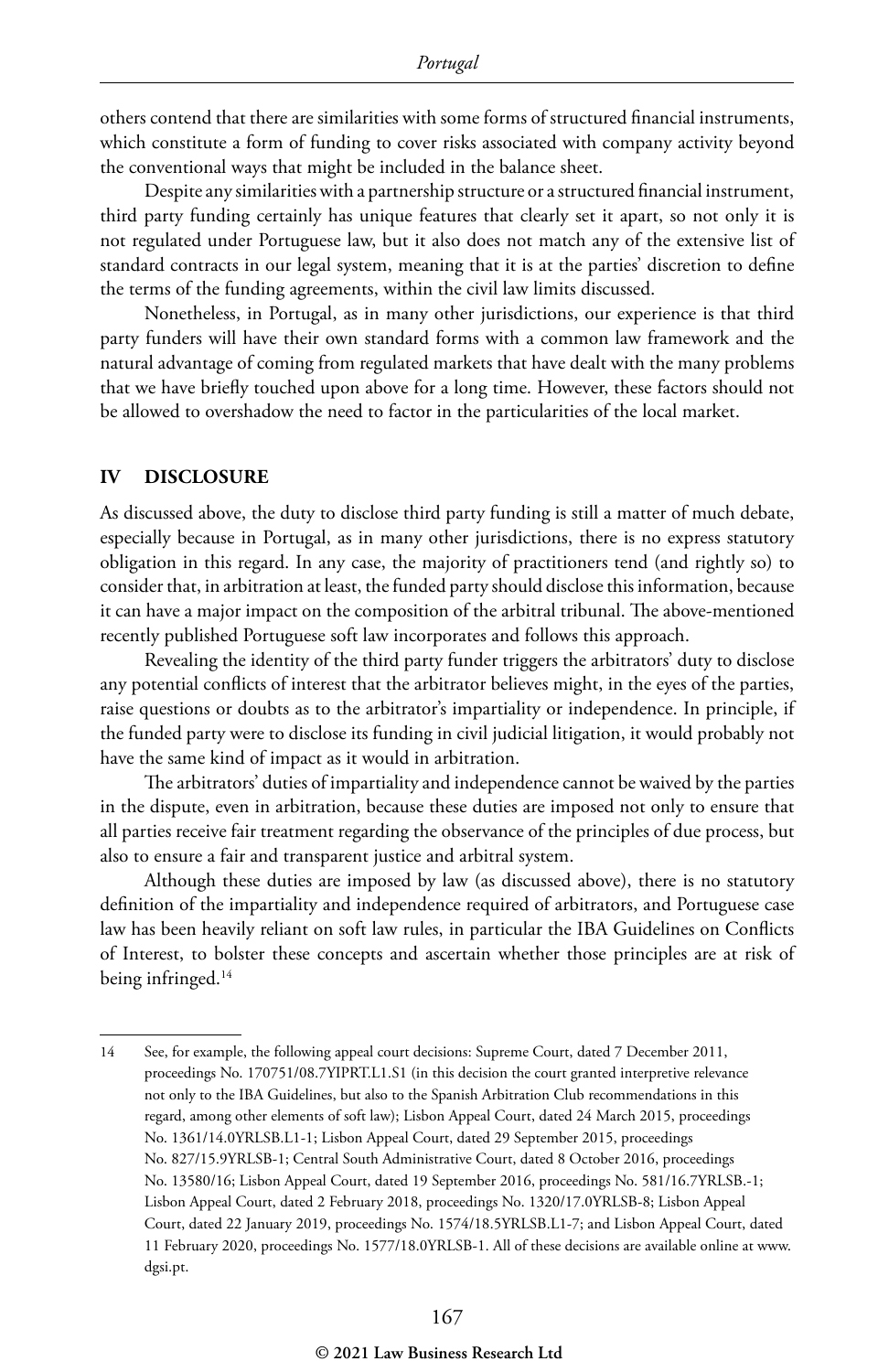From a different perspective, it should be noted that the Rules of the Portuguese Bar Association establish the rule of lawyer–client privilege,<sup>15</sup> according to which lawyers have a duty of confidentiality regarding all the information provided about a case. Therefore, lawyers can only disclose information on a case to third party funders subject to their client's waiver of lawyer–client privilege (which is usually regulated in the third party funding agreement). Without their clients' prior written consent, no information can be provided to any third party, with the exception of those facts absolutely necessary for the defence of the lawyers' own integrity, rights and legitimate interests, or those of their clients, and subject to prior authorisation from the chair of the regional Bar Association council.<sup>16</sup>

Of course, this confidentiality rule does not extend to the funded party or to the third party funder, as it arises from the nature of the lawyer's professional duties, to which third party funders are not bound. However, third party funding agreements will always include confidentiality clauses or a separate non-disclosure agreement to which both parties are bound.

Finally, regardless of voluntary disclosure, it is important to bear in mind that although Portugal does not have a general discovery regime, parties can request specific categories of documents and information from the opposing side or from third parties through the judicial courts or arbitral tribunals, including third party funding agreements to the extent that these are considered relevant to the case at hand.

#### **V COSTS**

According to Portuguese law, both judicial and arbitral courts decide how to allocate costs on the basis of the loser-pays principle (i.e., 'costs follow the event'), which means that the winning party has the right to recover the costs of the claim (or at least part of them) from the other party.

The allocation of costs is limited in the judicial courts by legal criteria. In contrast, arbitral tribunals do not usually have specific rules in this regard, and, therefore, in practical terms, the allocation of adverse costs is left to the arbitrators' discretion.

An arbitral tribunal may order a party to pay an order for security for costs if it has reason to believe that there is a significant risk one or both parties will not be able to pay the adverse costs in the event of losing the case. As mentioned earlier, this would only happen in judicial courts with a well-grounded request from the counterparty. In both cases, the courts would only order a party to pay security for costs based on the *fumus boni iuris* and *periculum in mora* criteria, and they would usually resist making a decision on a case in advance. Therefore, security for costs is only required in very specific and limited situations and, in relation to arbitration, probably when the court is not aware that one of the parties is being funded by a third party.

<sup>15</sup> Article 92 of the Rules of the Portuguese Bar Association.

<sup>16</sup> Article 92, Paragraph 4 of the Rules of the Portuguese Bar Association.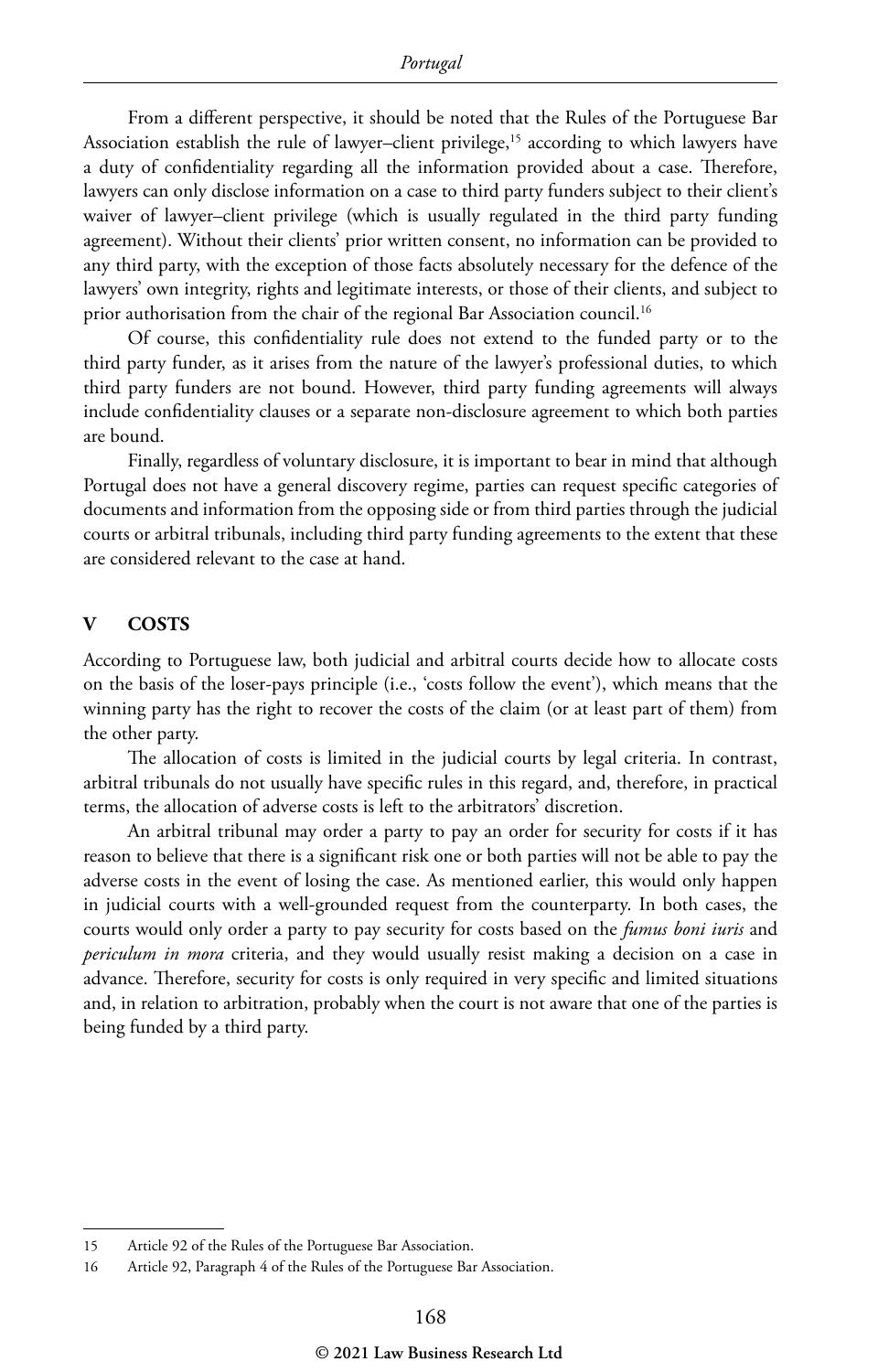#### **VI THE YEAR IN REVIEW**

As we have mentioned already, third party funding is now established on the agenda in Portugal, particularly within the arbitration community, following the trends and in the footsteps of the international arbitration community, where the concept has emerged and developed.

As with many other innovations originating in the international arbitration arena that have found their way into local arbitration practice, the debate around third party funding will open the door to what looks like a promising activity, and one that can bring benefits to companies seeking to diversify risk and obtain funding for litigation otherwise unavailable to them from traditional sources.

Curiously, as mentioned above, the first cases where it has been made public that third party funders are involved are class actions pending in the Competition Court of Santarém.

As third party funding makes its way into the Portuguese Market and gains notoriety, it is very likely that following the soft law approach on the subject described above, some form of regulation will be issued by the Portuguese Authorities.

#### **VII CONCLUSIONS AND OUTLOOK**

The currently unregulated area of third party funding in Portugal offers funders and potential funded parties a wide array of opportunities that deserve to be explored to provide benefits both for the parties and for the justice system.

In view of the increasing costs of litigation, particularly in complex private enforcement, cross-border litigation and international arbitration, as well as the financial constraints that many Portuguese companies are experiencing because of the financial crisis resulting from the covid-19 pandemic, third party funding is a valuable and alternative means of funding that has potential to develop in Portugal.

As the discussions on the benefits and obstacles around third party funding evolve in the international arena, the arbitration community in Portugal will follow suit. Therefore, any major regulatory developments abroad, particularly in Europe, will probably be reflected immediately in the practice in Portugal and, in due course, in the national legal framework.

In our view, the most controversial topics regarding third party funding that require attention, further debate and clarification in the context of the Portuguese market are (1) the parties' duty of disclosure to reveal funding by a third party, now mainly in civil proceedings, and (2) the balance between the rights and duties of the parties in the funding agreement and the lawyer's statutory role in advising the client independently.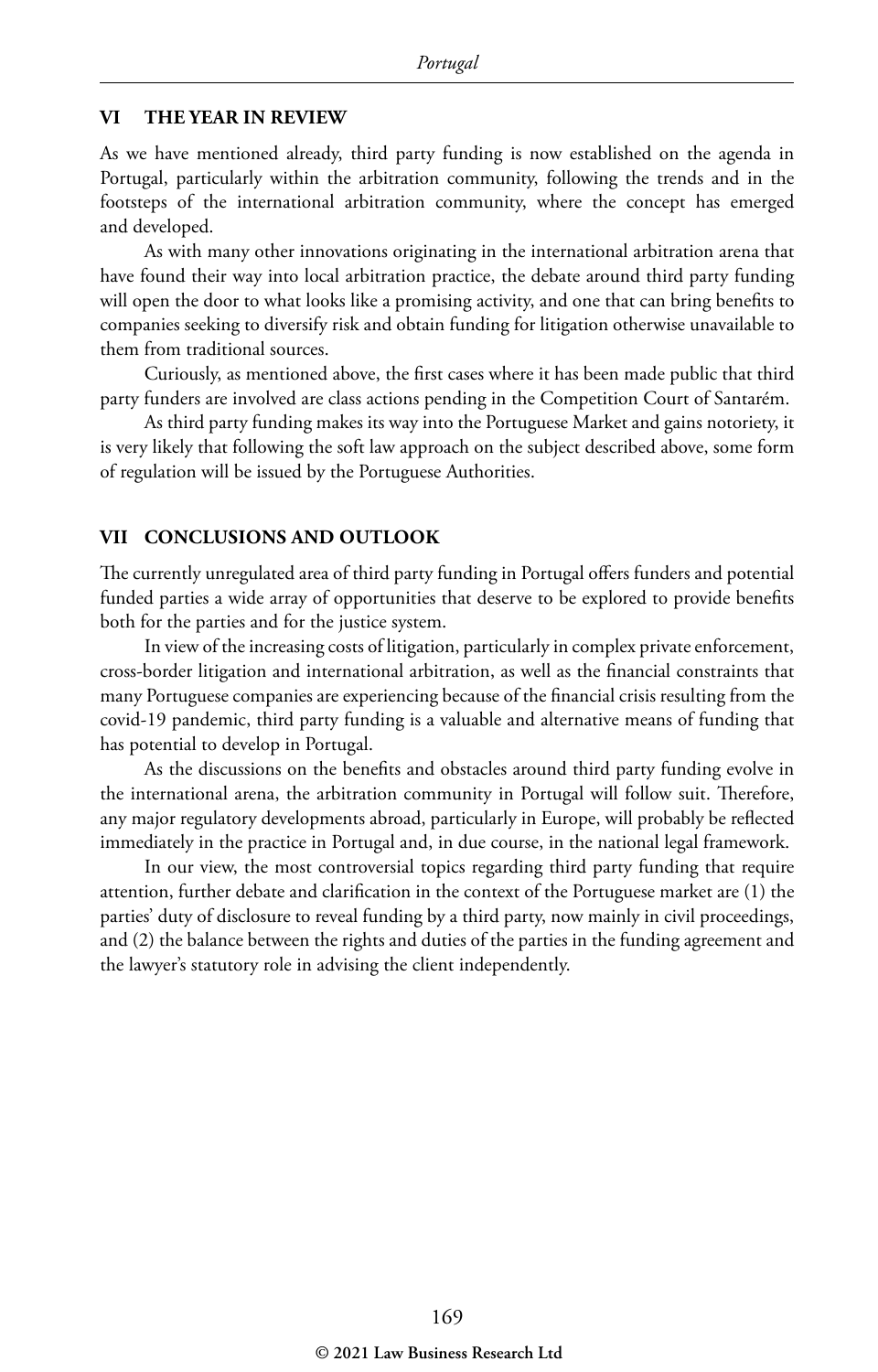# ABOUT THE AUTHORS

#### **FERNANDO AGUILAR DE CARVALHO**

*Uría Menéndez – Proença de Carvalho*

Fernando Aguilar de Carvalho began his career as a lawyer at Proença de Carvalho Advogados in 1992 and joined Uría Menéndez – Proença de Carvalho in 2010 when the firms merged.

He heads the litigation practice in Portugal and co-heads the international arbitration practice of the firm, having more than 25 years of experience in dealing with complex domestic and international arbitrations, including the recognition and enforcement of foreign arbitration awards and seeking interim measures in support of arbitration, as well as in complex civil and private enforcement cases.

He is a member of both APA and CEA and a regular participant and speaker in arbitration seminars, as well as an accomplished arbitrator.

Having completed part of his studies in South Africa, Fernando Aguilar is also responsible for the African Desk of Uría Menéndez.

#### **CONSTANÇA BORGES SACOTO**

#### *Uría Menéndez – Proença de Carvalho*

Constança Borges Sacoto is a senior associate in the litigation practice at Uría Menéndez – Proença de Carvalho's Lisbon office. Constança joined the firm in 2012 and worked in several areas, namely the commercial area and the labour department.

In September 2014, Constança joined the litigation team as a junior associate and works mainly in domestic and international arbitration, as well as in civil and commercial litigation. She is also a member of APA.

#### **URÍA MENÉNDEZ – PROENÇA DE CARVALHO**

Edifício Rodrigo Uría Praça Marquês de Pombal, 12 1250-162 Lisbon Portugal Tel: +351 21 030 86 00 Fax: +351 21 030 86 01 fernando.aguilar@uria.com constanca.sacoto@uria.com www.uria.com